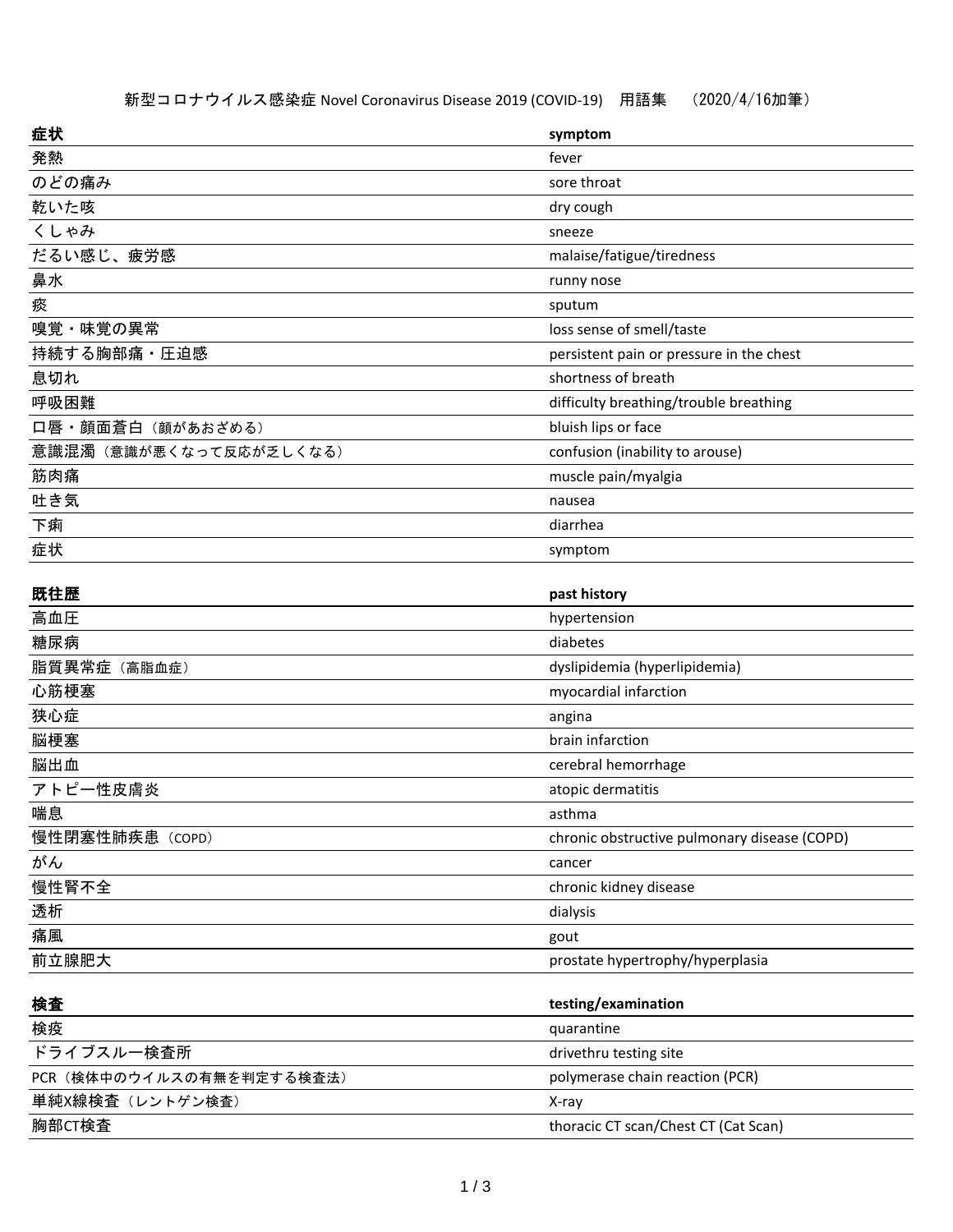| 接触者               | contact        |
|-------------------|----------------|
| スワブ (検査のための細い綿棒)  | swab           |
| 鼻咽頭(鼻の奥までスワブがはいる) | nasopharyngeal |
| 咽頭                | oropharyngeal  |
|                   |                |

| 診断/症候                                             | diagnosis/physical sign                    |
|---------------------------------------------------|--------------------------------------------|
| 肺炎                                                | peumonia                                   |
| 呼吸不全(肺における正常な酸素化ができない状態)                          | repiratory failure                         |
| 肺水腫(肺の中の血管から血液成分が漏れ出て、肺に水分が溜まっている状<br>態)          | pulmonary edema                            |
| 急性呼吸窮迫症候群(肺水腫による重度の呼吸不全)                          | acute repiratory distress syndrome (ARDS)  |
| 敗血症(感染症により様々な臓器の機能不全をきたした状態)                      | sepsis                                     |
| ショック(高度の侵襲による重篤な臓器障害をきたしている状態)                    | shock                                      |
| 頻呼吸                                               | tachypnea                                  |
| 血圧低下                                              | hypotension                                |
| 頻脈                                                | tachycardia                                |
| 徐脈                                                | bradycardia                                |
| 心停止                                               | cardiac arrest                             |
|                                                   |                                            |
| 治療 · 処置等                                          | treatment                                  |
| ウイルス感染症治療薬                                        | anti-viral drugs                           |
| クロロキン (COVID-19への効果が検証されているマラリア治療薬)               | chloroquine/hydroxychloroquine             |
| アピガン (coviD-19への効果が期待されるインフルエンザ治療薬)               | favipiravir                                |
| 気管挿管(ロから気道にチューブを挿入すること)                           | intubation                                 |
| 人工呼吸器                                             | ventilator                                 |
| 体外式膜型人工肺(ECMO。重度の呼吸不全・循環不全に陥った際に使用す<br>る)         | Extracorporeal Membrane Oxygenation (ECMO) |
| 集中治療室(ICU)                                        | intensive care unit (ICU)                  |
| 治験・臨床試験(新薬の有効性を確認する研究)                            | clinical trial                             |
| プラセボ(治験・臨床試験における偽薬。治験・臨床研究では偽薬と本物で効<br>果の有無を検証する) | placebo                                    |
| 回復期血漿 (治療に使われることがあります)                            | convalescent plasma                        |
| 輸血                                                | transfusion                                |
| 血液製剤                                              | blood product                              |
| 血小板                                               | platelet                                   |
| 赤血球                                               | red blood cell                             |
| 同意                                                | consent                                    |
| レムデシビル (抗ウイルス剤の一種)                                | Remdesivir                                 |
| 挿管チューブ                                            | endotracheal tube (ET tube)                |
| 吸痰                                                | suction                                    |
|                                                   |                                            |

| 医学用語             | technical term |
|------------------|----------------|
| 感染(ウイルスが体内に入ること) | infection      |
| 発症(症状がでること)      | onset          |